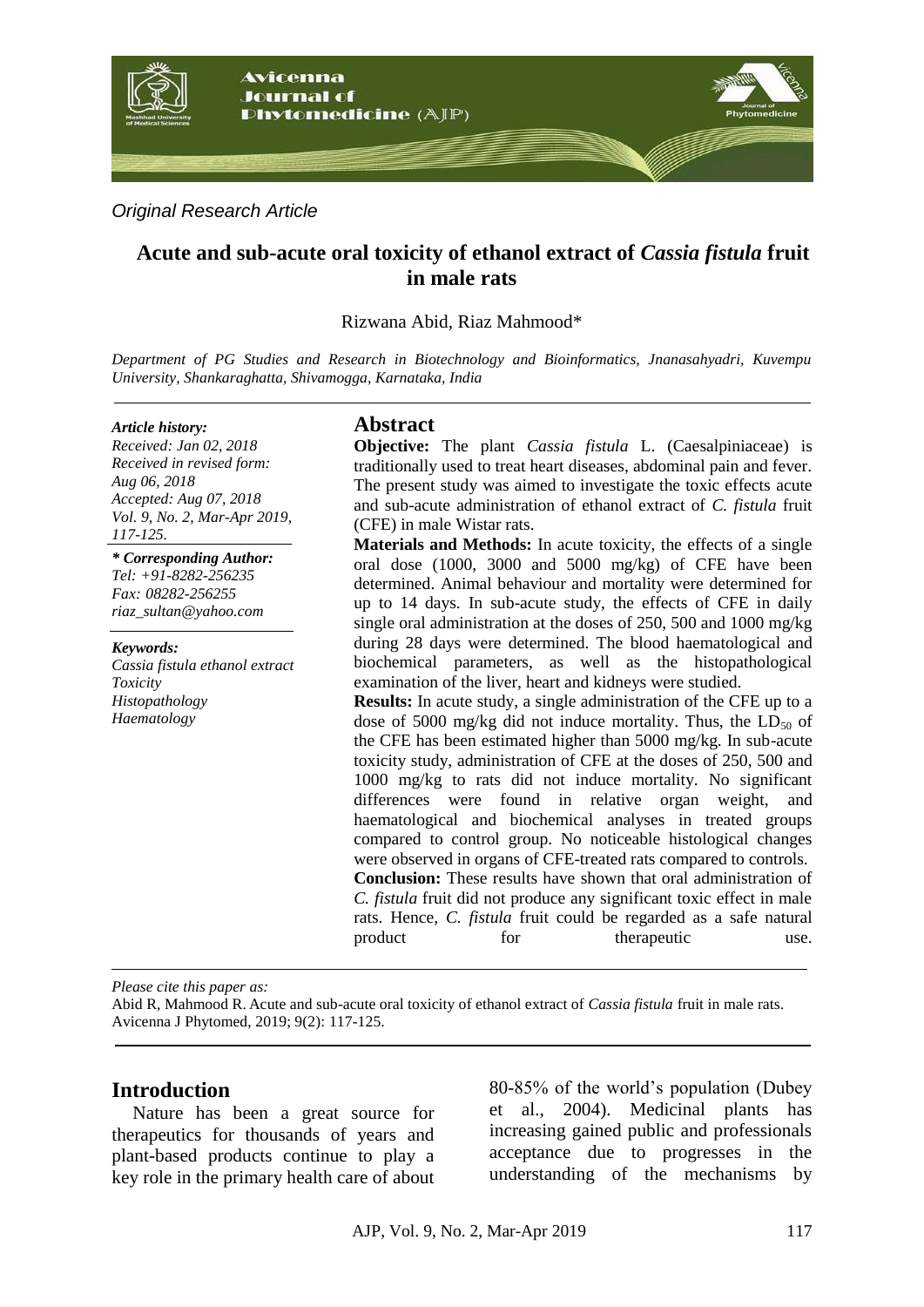which these plants positively influence health and quality of life (Huh and Staba, 1992). Medicinal plants are widely used for the treatment of a variety of diseases and assumed to be safe; however, some medicinal plants can potentially be harmful at excessive doses or can interact with modern drugs (Saad et al., 2006). According to the World Health Organization (WHO), there is an increasing public demand for research on bridging knowledge gaps about safety of medicinal plants (WHO, 2004).

*Cassia fistula* L. (Caesalpiniaceae), commonly known as Indian laburnum/Golden Shower is a medicinal plant of immense importance and it could be found in India, Pakistan, Egypt, Ghana, Zimbabwe, Thailand, Malaysia and Sri Lanka. It has been widely used in different types of traditional medicines including Ayurveda, Unani and Chinese for various ailments. *C. fistula* is rich in anthraquinones, flavonoids, flavan-3-ol, and β-sitosterol (Chauhan et al., 2011). The rural people of India consume the matured fruit pulp as a purgative and a treatment for heart diseases and abdominal pain (Kirtikar and Basu, 1975). Extracts of various parts of the plant have been reported to demonstrate a variety of pharmacological activities such as antioxidant, anti-inflammatory, hypolipidemic, anti-tumor, anti-diabetic, antimicrobial, hepatoprotective, antipyretic, anti-fertility, anti-ulcer, larvicidal, ovicidal and wound healing effects (Abid et al., 2014; Rahmani, 2015; Abid et al., 2016).

It is well-known that consumption of medicinal plants without evaluating their efficacy and safety profile can result in toxic effects that may affect different organs. The liver and kidneys are the first targets because they are involved in the metabolism and excretion of chemical compounds (Hodges and Minich, 2015). However, there is lack of experimental data on the toxicity of *C. fistula* fruit. Despite the widespread use of this plant, its oral toxicological profiles have not been studied. Therefore, the present study was undertaken to examine the possible toxic effect of ethanol extract of *C. fistula* fruit in male Wistar rats following a single oral administration as well as 28 consecutive day administrations.

## **Materials and Methods Chemicals**

Diagnostic test kits were purchased from Robonik (India) Pvt. Ltd. Mumbai, India. All other chemicals and solvents used were of analytical grade.

# **Plant material and preparation of the extract**

Fruits (ripen pods) of *C. fistula* were collected in May 2012 from the orchard of Bioscience complex, Kuvempu University, Shivamogga, Karnataka, India. The plant was identified by a taxonomist, Department of studies in Botany, Kuvempu University, by comparing it with the authenticated specimen deposited at the Kuvempu University Herberia (Voucher No. KU/BS/MG 008).

Fruits were shade dried at room temperature and pulverized mechanically to a coarse powder. The powdered material was defatted using petroleum ether in Soxhlet extractor. Further, the defatted material (500 g) was subjected to sequential hot extraction process with chloroform (2 L, 45  $\degree$ C, ≈15 cycles) followed by ethanol (2 L, 50 °C,  $\approx$ 15-17 cycles). The ethanol extract was concentrated to dryness under reduced pressure in a rotary evaporator (Buchi, Flawil, Switzerland). The yield of *C. fistula* ethanol extract was 22.09%, (w/w). The extract was labelled as CFE and stored in desiccator to avoid oxidation until further use.

# **Animals**

Male Wistar albino rats of 9 weeks old and 150-180 g weight, were used for the acute 14-day and sub-acute 28-day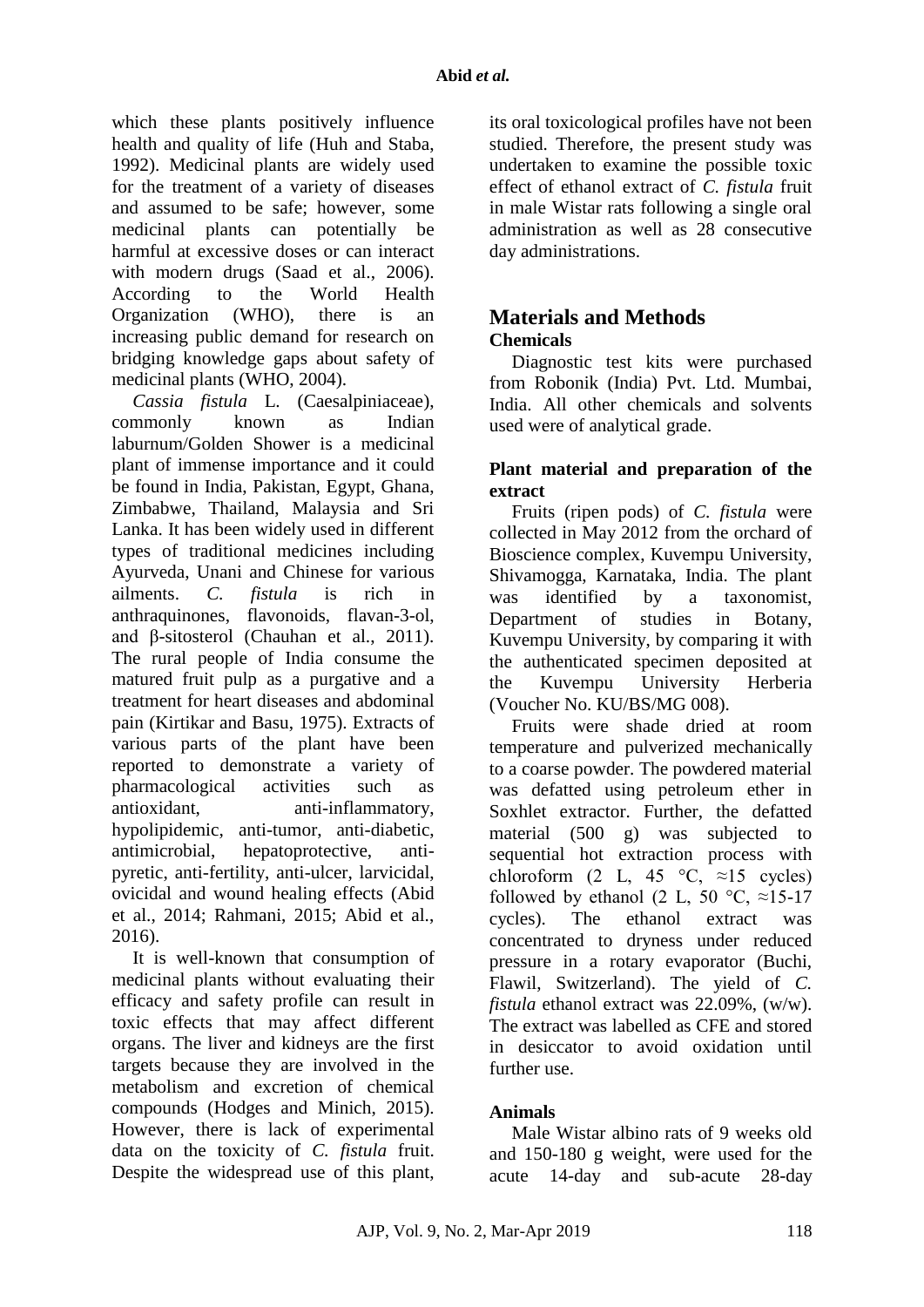toxicological studies. The rats were obtained from inbred disease-free animal house, National Institute of Pharmacy, Shivamogga, Karnataka, India and acclimatized to laboratory conditions for a week prior to the experimentation. Six rats per cage were housed and kept in a controlled environment at an ambient temperature of  $25\pm2$  °C, relative humidity of 45-50% with 12 hr/12 hr light and dark cycles. Animals were allowed for standard laboratory diet (Hindustan Lever Ltd., Bangalore, India) and water *ad libitum* during the experiment. The study received approval from the Institutional Ethical Committee (Registration No. NCP/IAEC/CL/204/01/2013-14).

# **Acute toxicity study**

Acute toxicity of CFE was evaluated as per the Organization for Economic Cooperation and Development (OECD) guideline number 423, using male Wistar albino rats (OECD, 2001). Experimental animals were divided into 4 groups of 6 animals. They were fasted for 12 hr prior to the experiment with free access to water. The control group was treated with distilled water, and the other 3 groups were orally administered with a single dose of CFE 1000, 3000 and 5000 mg/kg. Treated animals were continuously observed for any changes in general behaviour, food and water consumption, and mortality for 30 min and then intermittently followed for 4 to 24 hr after administration of CFE. The rats were further observed for up to 14 days following the treatment. At the end of the treatment (day 15), the animals were sacrificed for the macroscopic observation of internal organs.

# **Sub-acute toxicity study**

This study was performed as per the OECD guidelines 407 (OECD, 2008). Animals were divided into 4 groups of 6 rats. The control group was treated with distilled water, and the other 3 groups were daily treated by oral administration of CFE at different doses of 250, 500, 1000 mg/kg for 28 days. All the experimental animals were observed daily for any abnormal clinical signs, body weight change and mortality for 28 days. On day 28, the animals were subjected to overnight fasting and later sacrificed under mild anaesthesia. Blood samples were collected through cardiac puncture into nonheparinized tubes for biochemical analyses and into EDTA tubes for haematological analyses. The liver, heart and kidneys were collected for histopathological examinations.

# **Haematological analysis**

In haematological studies, red blood cells (RBC), white blood cells (WBC), haemoglobin, mean corpuscular volume (MCV), mean corpuscular haemoglobin (MCH) and mean corpuscular haemoglobin concentration (MCHC) were determined using an automatic haematology analyzer (Sysmex, Kobe, Japan).

# **Biochemical analysis**

For biochemical analysis, blood without additive was centrifuged at 4000 rpm at 4 °C for 10 min to collect the serum and tests were done using biochemical analyzer Robonik (Robonik India Pvt. Ltd., New Mumbai). Biochemical studies were carried out for liver function (in terms of aspartate transaminase (AST), alanine transaminase (ALT), alkaline phosphatase (ALP), and total bilirubin levels), kidney function (urea and creatinine levels), heart function (creatine kinase-MB level) and other biochemical parameters (total protein, glucose and total cholesterol levels). Relative organ weights (for the liver, kidneys, heart, lungs and spleen) were recorded in order to detect possible toxic effect of CFE at the macroscopic level. Relative organ weight was calculated using the formula:

Relative organ weight  $=$  [Absolute organ weight (g) / Body weight of rat on sacrifice day  $(g)$ ]  $\times$  100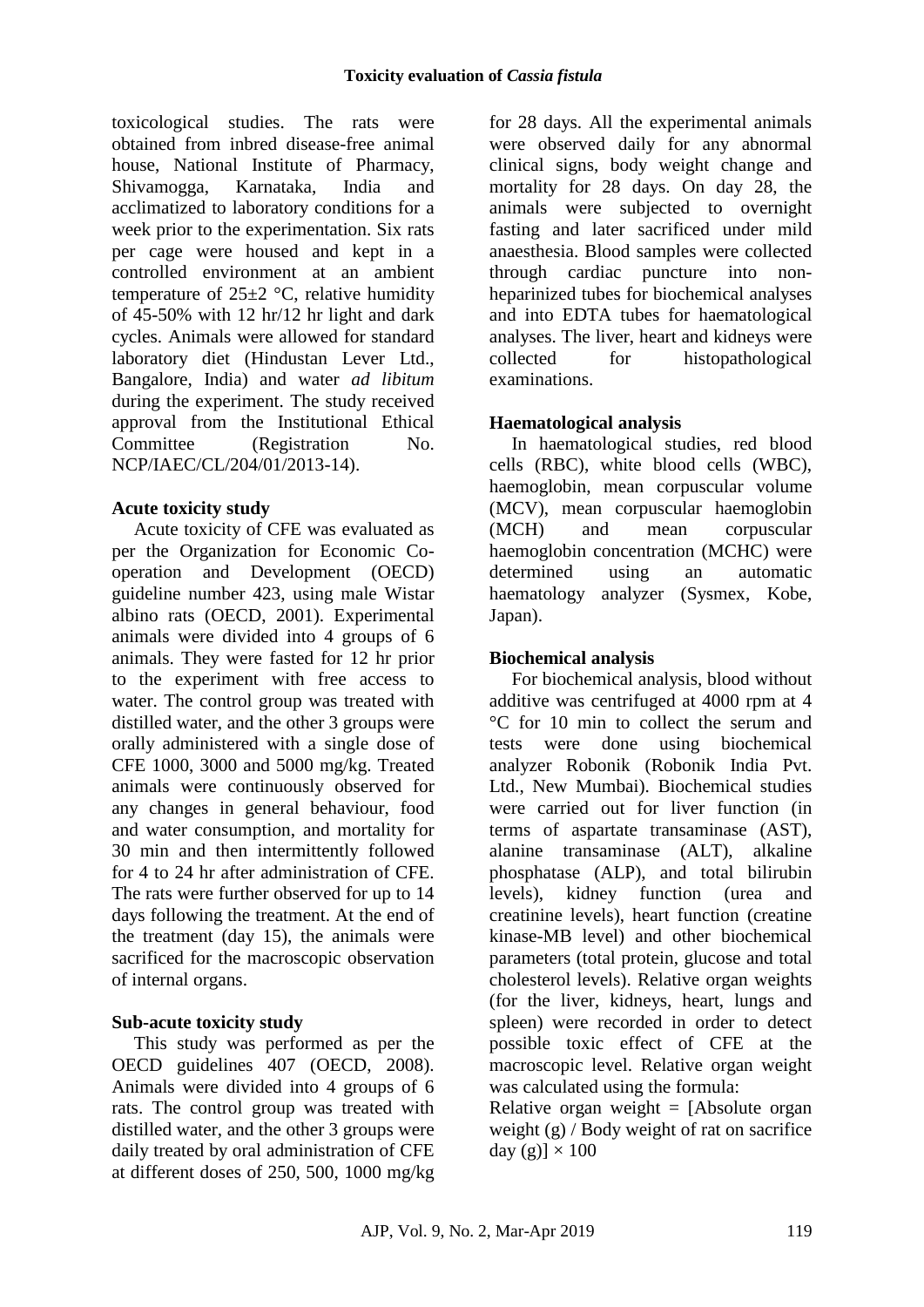## **Histopathological examination**

For histopathological studies, the liver, heart and kidney were dissected out from the animals of each group and washed with normal saline and immediately fixed in 10% formalin. The organs were dehydrated in gradual grades of ethanol (50–100%), cleared in xylene and embedded in paraffin. Sections of 3- 5 µm thickness were prepared using a rotary microtome, processed in alcohol- xylene series, stained with haematoxylin and eosin (H–E) dye and observed under microscope (Nikon Eclipse 80i, Tokyo, Japan).

## **Statistical analysis**

All the experiments were performed in triplicate and results were presented as mean±SEM. The statistical analysis was carried out using one way ANOVA followed by Dunnett's multiple comparison test. The differences in values of p<0.05 or p<0.01 were considered statistically significant. Data was computed for statistical analysis by using GraphPad prism 5.

# **Results**

## **Acute oral toxicity study**

In the acute toxicity study, oral administration of a single dose up to 5000 mg/kg did not exhibit any mortality nor signs of toxicity during the observational period of 14 days. No significant changes in the body weight gains were detected. Therefore, the approximate lethal dose  $(LD_{50})$  of CFE was estimated to be higher than 5000 mg/kg.

# **Sub-acute oral toxicity study General behaviour and mortality**

Administration of CFE for 28 consecutive days did not induce behavioural changes at any time point in treated rats compared to the control group. No mortality was observed during the experimental period.

### **Body weight and relative organ weight**

There was a progressive increase in the body weights of rats during the sub-acute treatment (Figure 1). Daily administration of CFE at different doses (250, 500 and 1000 mg/kg) for 28 days did not result in any significant change in the mean body weight of CFE-treated groups compared to the control. There was no significant effect on relative organ weight in treated and control groups (Table 1).



Figure 1. Effect of ethanol extract of *C. fistula* (250, 500 and 1000 mg/kg) on mean body weight in male rats in sub-acute toxicity study. Values are means±SEM of six rats.

Table 1. Effect of sub-acute administration of *C. fistula* extract on the relative weight of organs  $(n=6)$ .

Values are expressed as mean±SEM. No significant differences were observed.

# **Haematological parameters**

The effects of sub-acute administration of CFE on haematological parameters are illustrated in Table 2. Daily administration of CFE for 28 days did not cause any significant change in haematological parameters tested [i.e. red blood cells (RBC), white blood cells (WBC), haemoglobin, mean corpuscular volume (MCV), mean corpuscular haemoglobin (MCH) and mean corpuscular haemoglobin concentration (MCHC)] at all the three doses of 250, 500 and 1000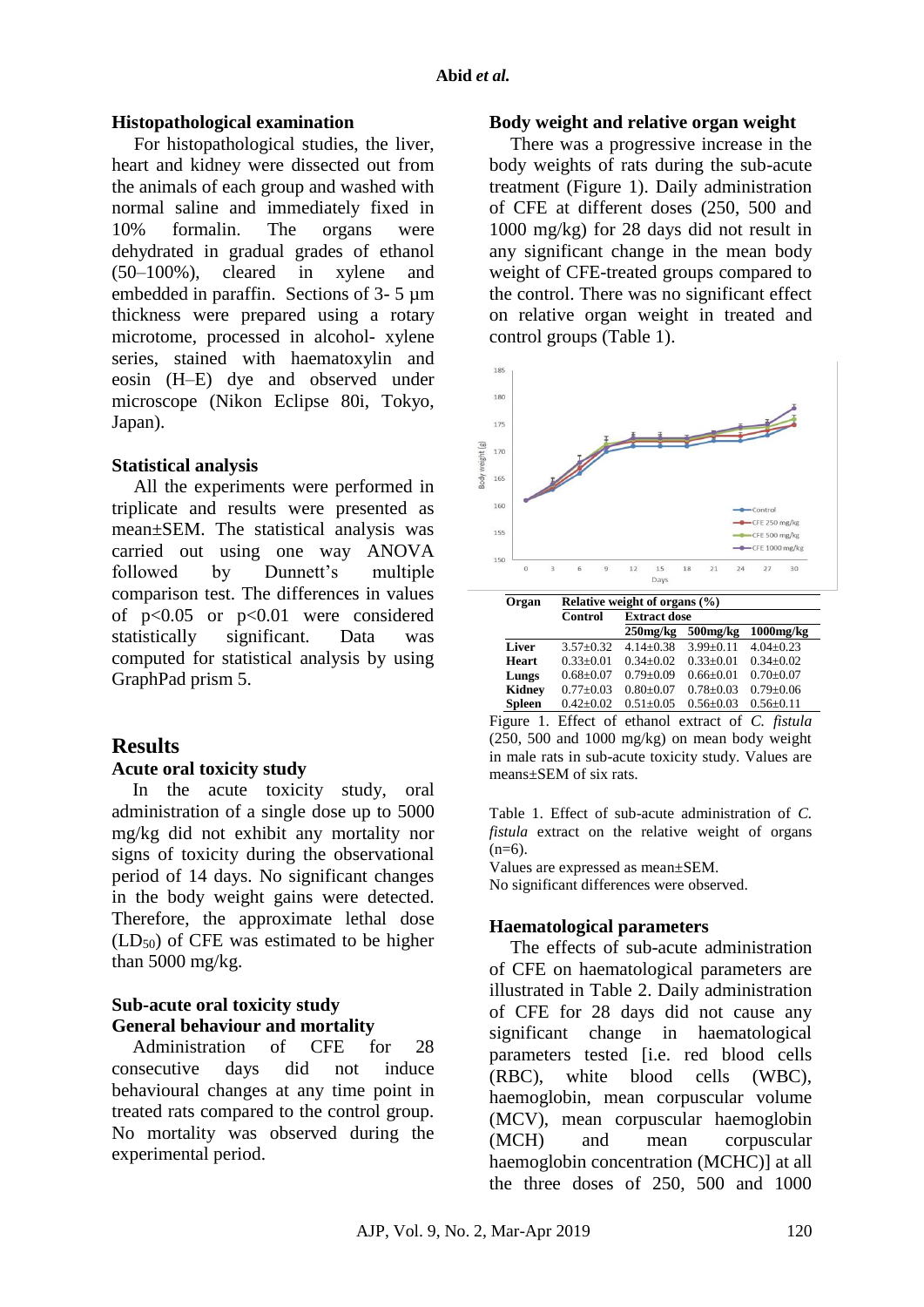mg/kg when compared to normal control. In other words, all the haematological values in all treated groups were remained within the physiological range after the experimental period.

Table 2. Effect of sub-acute administration of *C. fistula* extract on haematological parameters in male rats (n=6).

| <b>Parameters</b> | Control         | <b>Extract dose</b> |                |                  |  |
|-------------------|-----------------|---------------------|----------------|------------------|--|
|                   |                 | $250$ mg/ $kg$      | $500$ mg/ $kg$ | $1000$ mg/ $k$   |  |
|                   |                 |                     |                | g                |  |
| <b>RBC</b>        | $9.12 + 0.5$    | $9.15 + 0.5$        | $9.14 \pm 0.5$ | $9.11 + 0.5$     |  |
| $(10^6/\mu L)$    |                 |                     |                |                  |  |
| <b>WBC</b>        | $11.76 + 0.0$   | $12.11+0.0$         | $11.24 + 0.4$  | $11.13 \pm 0.12$ |  |
| $(10^3/\mu L)$    | 5               |                     | 9              |                  |  |
| Haemoglobi        | $11.39 \pm 0.0$ | $11.59 \pm 0.0$     | $11.62+0.1$    | $11.65 \pm 0.50$ |  |
| n                 | 3               | 6                   | 3              |                  |  |
| (g/dL)            |                 |                     |                |                  |  |
| <b>MCV</b>        | $52.06 \pm 0.4$ | $53.64 + 0.0$       | $54.53+0.0$    | $53.83 \pm 1.83$ |  |
| f(L)              | 4               | 3                   | 2              |                  |  |
| <b>MCH</b>        | $17.23 \pm 0.0$ | $17.28 + 0.0$       | $17.49 + 0.0$  | $17.26 + 0.01$   |  |
| (pg)              | 2               | 2                   | 1              |                  |  |
| <b>MCHC</b>       | $32.14 + 0.0$   | $32.24 + 0.0$       | $32.21 + 0.0$  | $32.15 \pm 0.05$ |  |
| (g/dL)            |                 | 2                   |                |                  |  |

Values are expressed as mean±SEM.

No significant differences were observed.

#### **Biochemical parameters**

The effects of sub-acute administration of CFE on biochemical parameters are depicted in Table 3. Repeated administration of CFE for 28 days at 500 mg/kg in rats induced a slight decrease in ALT level when compared to control group. All other parameters such as hepatic biomarkers (AST, ALP and total bilirubin), kidney function markers (urea and creatinine), cardiac function marker (creatine kinase-MB) and other biochemical parameters (total protein, glucose, and total cholesterol) showed normal levels.

Table 3. Effect of sub-acute administration of *C. fistula* extract on biochemical parameters in male rats  $(n=6)$ .

| <b>Parameters</b> | Control          | <b>Extract dose</b> |                  |                 |
|-------------------|------------------|---------------------|------------------|-----------------|
|                   |                  | $250$ mg/ $kg$      | 500mg/kg         | 1000mg/kg       |
| ALT               | $247.8 \pm 3.67$ | $218.2 + 13.08$     | $211.8 + 32.07*$ | $213.1 + 8.55$  |
| (IU/L)            |                  |                     |                  |                 |
| AST               | $205.9 + 3.39$   | $197.5 + 2.33$      | $226.8 + 11.05$  | $228.5 + 13.71$ |
| (IU/L)            |                  |                     |                  |                 |
| <b>ALP</b>        | $142.7+2.9$      | $162.9 + 12.45$     | $150.0 + 4.36$   | $147.6 + 4.66$  |
| (IU/L)            |                  |                     |                  |                 |
| Total             | $0.51 + 0.01$    | $0.46 + 0.05$       | $0.52+0.01$      | $0.55+0.01$     |
| <b>bilirubin</b>  |                  |                     |                  |                 |
| (mg/dL)           |                  |                     |                  |                 |
| Total             | $6.81 + 0.15$    | $7.02 + 0.45$       | $6.93+0.01$      | $6.95+0.17$     |
| protein           |                  |                     |                  |                 |
| (g/dL)            |                  |                     |                  |                 |
| <b>Glucose</b>    | $87.83 + 0.7$    | $88.73 + 0.61$      | $88.62+0.15$     | $88.38 + 0.62$  |

| (mg/dL)<br>Urea        | $14.05 + 0.05$  | $15.55+0.05$   | $15.55+0.25$     | $13.85 + 0.05$   |
|------------------------|-----------------|----------------|------------------|------------------|
| (mg/dL)                |                 |                |                  |                  |
| <b>Creatinine</b>      | $0.59 \pm 0.01$ | $0.59 + 0.05$  | $0.59 + 0.02$    | $0.58 \pm 0.03$  |
| (mg/dL)<br>Total       | $93.56 + 1.74$  | $108.5 + 6.55$ | $103.6 + 0.55$   | $95.42 + 1.42$   |
| cholesterol            |                 |                |                  |                  |
| (mg/dL)                |                 |                |                  |                  |
|                        |                 |                |                  |                  |
| <b>CK-MB</b><br>(IU/L) | $297.9 + 2.77$  | $274.9 + 7.11$ | $263.3 \pm 6.89$ | $253.4 \pm 6.26$ |

Values are expressed as mean±SEM.

\*p<0.05 shows significant difference when compared to corresponding control.



Figure 2. Photomicrographs of liver sections of rats administered with ethanol extract of *C. fistula* for 28 days (haematoxylin–eosin): (A) Normal control rats, showing normal hepatic histology; (B) Rats treated with 250 mg/kg of CFE, showing normal hepatic architecture; (C) Rats treated with 500 mg/kg of CFE, showing more or less normal hepatic architecture and (D) Rats treated with 1000 mg/kg of CFE, showing normal hepatic histology (magnification 40X).

#### **Histopathological examination**

Histopathological examinations of liver section in rats treated with CFE are shown in Figure 2. Microscopic observation of liver sections of normal control showed healthy hepatic cells without fatty lobulation, well-preserved cytoplasm, prominent nucleus and intact central vein (Figure 2A). Rats administered with CFE 250, 500 and 1000 mg/kg showed normal liver architecture with no necrosis (Figure 2B-2D).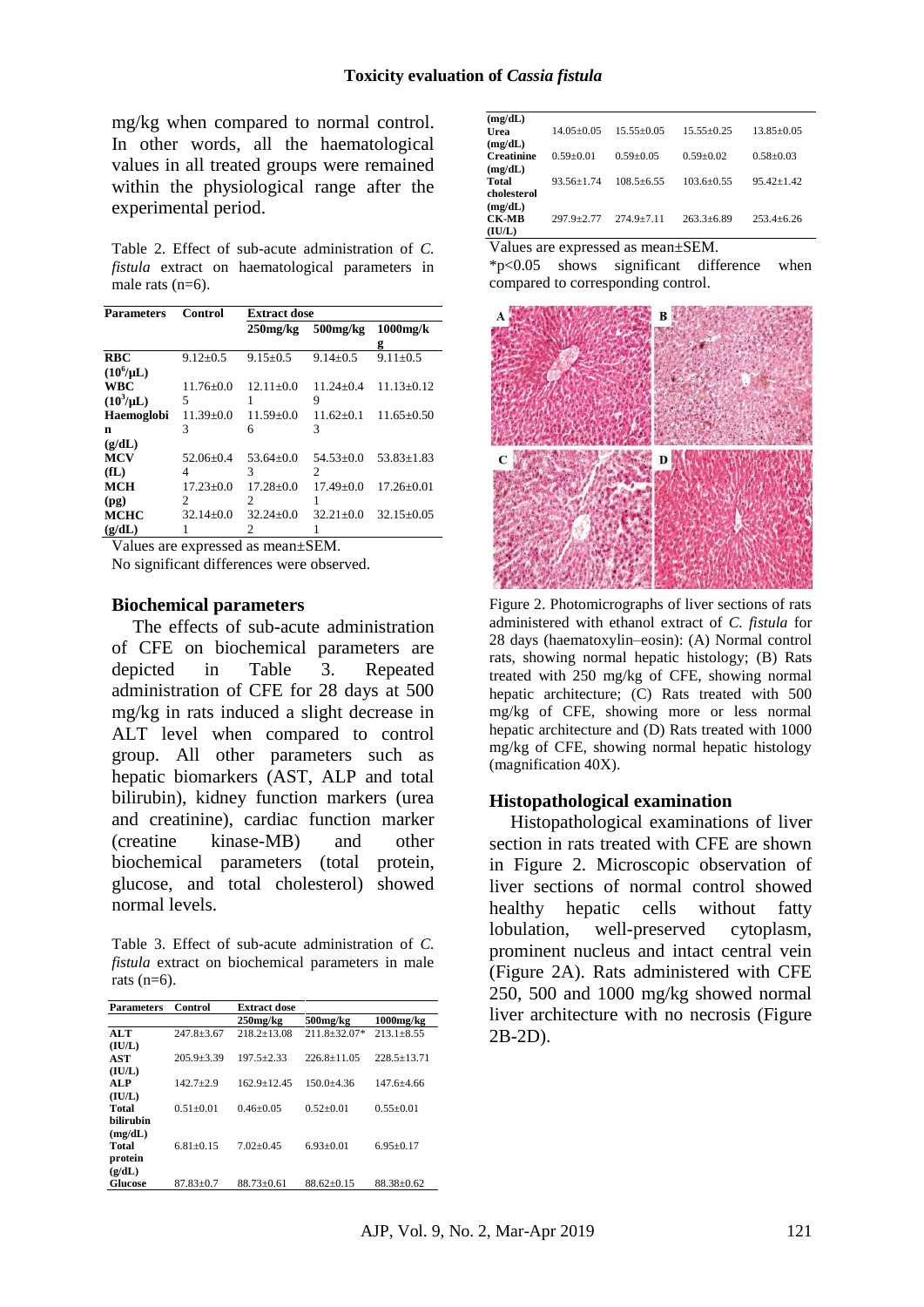

Figure 3. Photomicrographs of kidney sections of rats administered with ethanol extract of *C. fistula* for 28 days (haematoxylin–eosin): (A) Normal control rats, showing intact glameli and tubules; (B) Rats treated with 250 mg/kg of CFE, showing normal histology; (C) Rats treated with 500 mg/kg of CFE, showing normal histology and (D) Rats treated with 1000 mg/kg of CFE, showing normal histology (magnification 40X).

The results of histopathological examination of kidney sections from rats treated with CFE, are shown in Figure 3. The kidneys from rats administered with distilled water (control group) demonstrated intact glomeruli and tubules (Figure 3A). Rats administered with CFE at 250, 500 and 1000 mg/kg showed a normal architecture structure similar to the control group (Figure 3B-3D).



Figure 4. Photomicrographs of heart sections of rats administered with ethanol extract of *C. fistula* for 28 days (haematoxylin–eosin): (A) Normal control rats, showing normal myofibrillar structure with striations and branched appearance; (B) Rats treated with 250 mg/kg of CFE, showing normal

cardiac architecture; (C) Rats treated with 500 mg/kg of CFE, showing normal cardiac histology and (D) Rats treated with 1000 mg/kg of CFE, showing normal cardiac architecture (magnification 40X).

Histopathological examination of heart sections from rats treated with CFE are shown in Figure 4. The histological analysis of hearts of normal control and CFE-treated rats showed a normal myofibrillar structure with striations, branched appearance that is a normal cardiac histology (Figure 4A-4D).

### **Discussion**

Though *C. fistula* is extensively used in the traditional medicine for the treatment of various ailments including liver conditions and heart diseases, there is little scientific and clinical data on the effectiveness and the safety of *C. fistula* fruit extract. To investigate the plant's safety profile, acute and sub-acute toxicity evaluations of ethanol extract of *C. fistula*  were performed in male rats. Previous studies revealed that extracts of this plant exhibit a variety of pharmacological activities such as antioxidant, antiinflammatory, hypolipidemic, anti-tumor, anti-diabetic, antimicrobial, hepatoprotective, anti-pyretic, antifertility, anti-ulcer and wound healing effects (Abid et al., 2014; Rahmani, 2015; Abid et al., 2016).

In addition, phytochemical constituents present in different parts of *C. fistula* are anthraquinone, flavanol and flavonol derivatives such as rhein, chrysophanol, emodin, physcion, fistulic acid, sennoside A and B, (+) catechin, kaempferol, (-) epicatechin, procyanidin B2, (-) epiafzelechin, (+) epiafzelechin, rhamnetin-3-O-gentiobioside; flavonoids and proanthocynidins (Bahorun et al., 2005; Chauhan et al., 2011). Bahorun et al. (2005) and Abid et al. (2014) showed that flavonoids such as kaempferol, catechin, epicatechin, procyanidin B2, epiafzelechin, quercetin, myricetin, and rutin are present in the fruit of *C. fistula*. These metabolites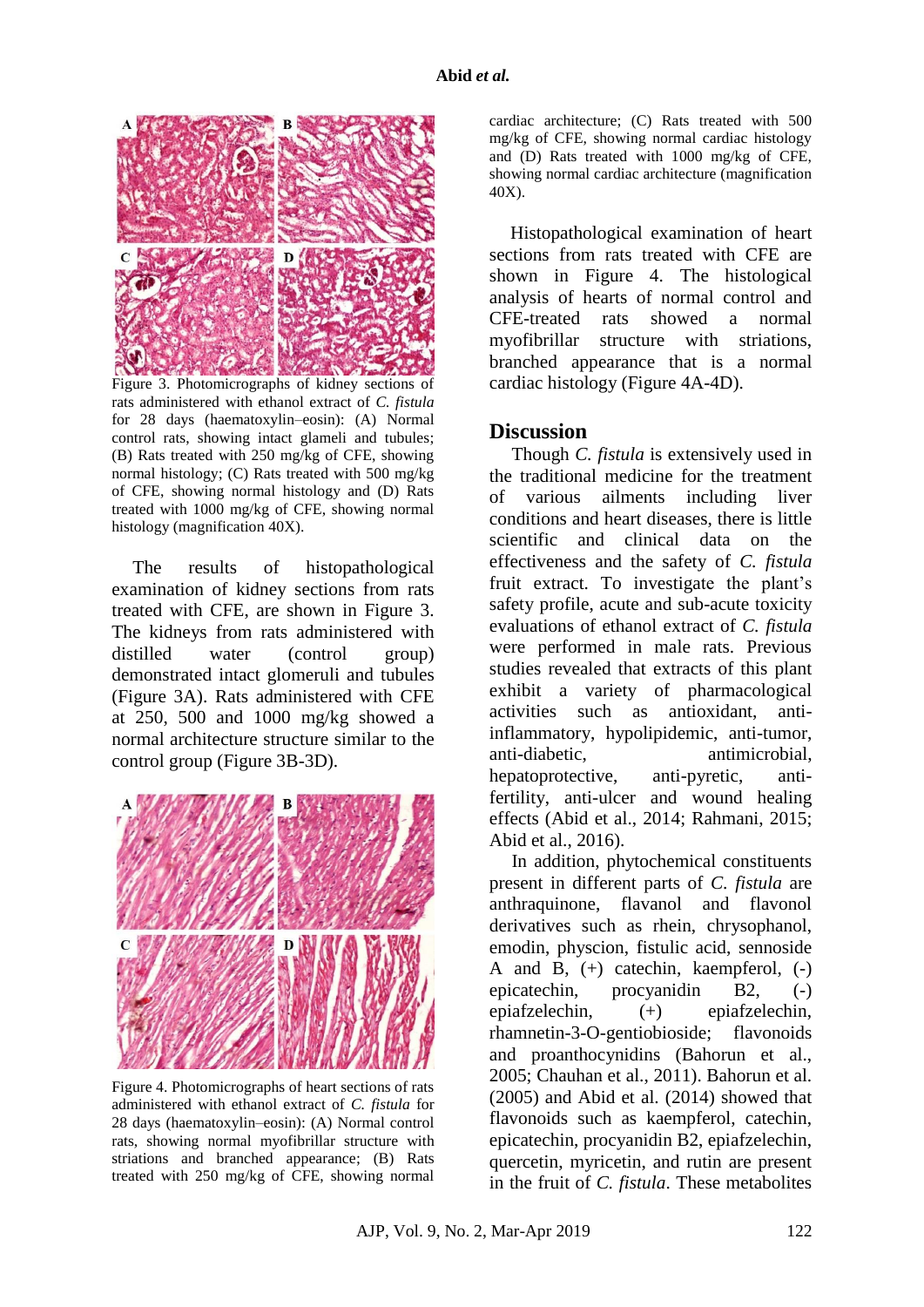have important pharmacological activities but they can also induce toxicological effects. Some of these compounds are known to possess haematotoxic and hepatotoxic properties, and may provoke depressive activity on the central nervous system, and cause mutagenesis and carcinogenesis (Wiarm et al., 2005; Michalowicz and Duda, 2007). Therefore, evaluation of *C. fistula* toxicity is indispensable.

In the present study, several parameters were assessed after *in vivo* acute and subacute administration of ethanol extract of *C. fistula* fruit. Mortality is an important criterion in toxicological assessments (Asare et al., 2012); both acute and subacute administration of the extract did not induce a significant mortality. In the acute toxicity study, administration of a single dose up to 5000 mg/kg of CFE did not exhibit any signs of toxicity nor mortality during the entire observation period. Therefore, the approximate lethal dose (LD50) of *C. fistula* fruit extract is estimated to be greater than 5000 mg/kg. According to the Globally Harmonized System (GHS) of Classification and Labelling of Chemicals, the substances with oral  $LD_{50}$  values of  $>5000$  mg/kg are considered relatively safe following acute exposure (United Nations, 2011).

Determination of weight gain or relative organs' weight is important to distinguish possible organ damages by exposure to toxic substances. The weight of damaged organ would be altered depending on the extent of toxicity and to the ratio of body weight (Rosidah et al., 2009). In the subacute toxicity study, CFE administered up to 1000 mg/kg, did not cause any change in clinical signs, mortality nor morbidity. In addition, it did not elicit any deleterious effect with regard to relative organs' weight compared to the control animals.

The hematopoietic system which is one of the most vulnerable targets of toxic substances, reside in the bone marrow where the production of red blood cell occurs (Birbrair and Frenette, 2016). This system is an important index of physiological and pathological states in both men and animals (Mukinda and Syce, 2007). In this study, sub-acute administration of CFE did not cause significant changes in the haematological profile of rats that received different doses of CFE when compared with control, suggesting that CFE is probably not toxic to the blood system.

Assessment of liver function is essential in evaluating the toxicity of drugs and plant extracts (Clarke and Clarke, 1977). AST, ALT, ALP, total serum protein and total bilirubin concentration in serum are the most common clinical biomarkers of liver condition (Al-Mamary et al., 2002; Mayne, 1996). In the present study, no significant alterations were observed in serum levels of AST, ALT, ALP, total protein and total bilirubin in sub-acute CFE fed groups. The present study found that, administration of CFE up to a dose of 1000 mg/kg, does not exert any adverse effects on the liver. Similarly, the histological examination of the liver also did not show any changes in the tissue, confirming that extract administration is relatively safe for the liver.

The kidneys are considered frequent targets of toxicity (Dekant and Vamvakas, 1996). CFE-fed groups showed insignificant differences in the level of urea and creatinine. It indicates that CFE might not affect the normal renal function following sub-acute exposure when compared to the control group. In addition, no significant change was observed in the blood glucose level in sub-acute CFE-fed groups. Similarly, histological analysis showed no alterations in the tissue architecture of the organ following subacute administration of CFE.

High cholesterol levels could be explained by the stimulation of lipid anabolism in hepatocytes under the action of the extract or an exogenous supply of fatty compounds contained in the extract (Jaouhari et al., 1999). Administration of CFE at all tested doses had no effect on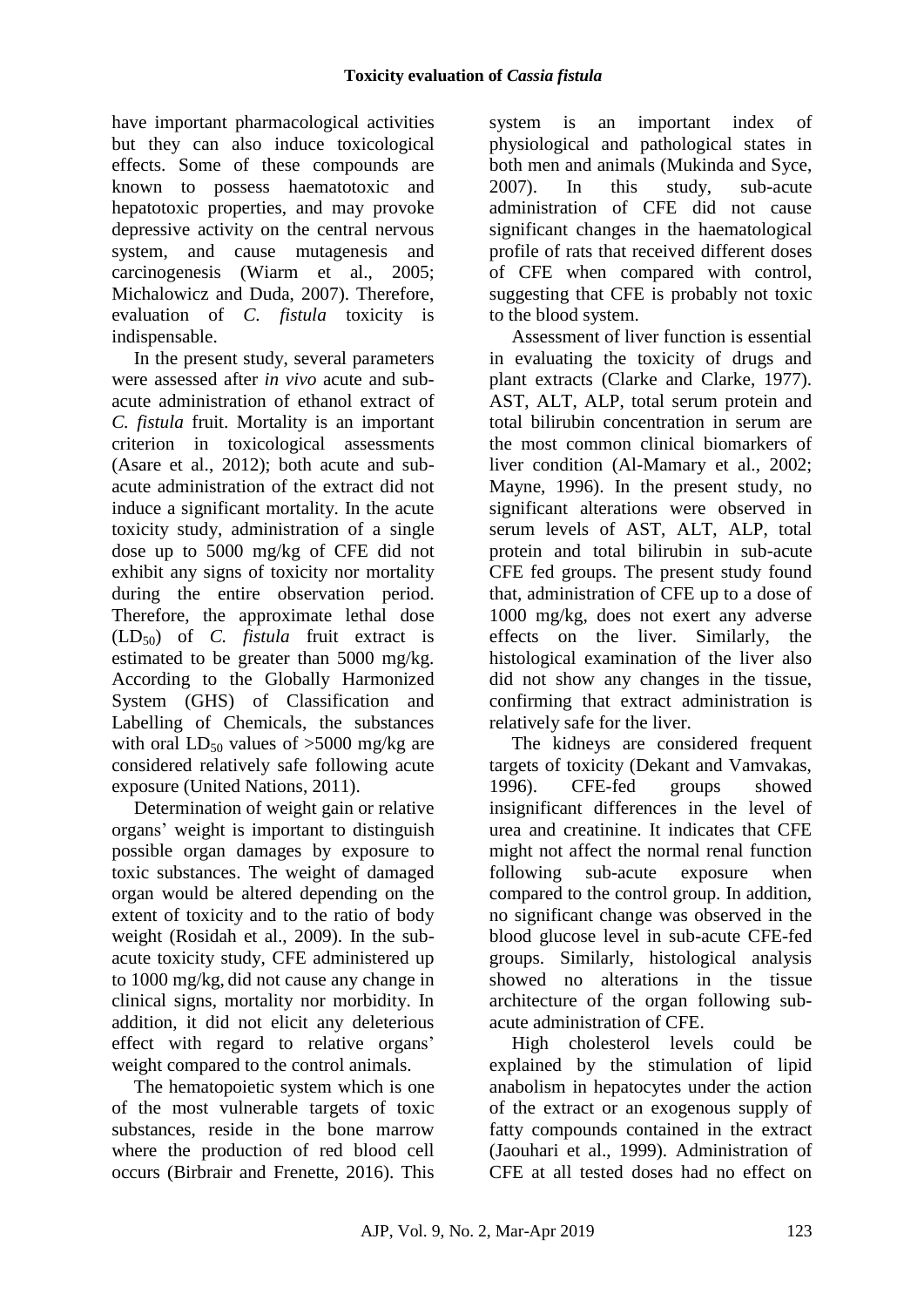total cholesterol level. CK-MB was determined as an important cardiac marker enzyme; higher levels of this enzyme are of relevance to myocardial infarction (Asare et al., 2011). CFE-fed groups did not show any change in the level of CK-MB when compared to control group. In addition, histological evaluation of the heart did not show tissue changes of any kind in sub-acute treated groups.

In conclusion, the oral doses of *C. fistula* fruit extract can be considered safe as they did not exhibit any lethality nor adverse effects in the acute and sub-acute toxicity studies in male rats. The present study provides supportive data on the use of *C. fistula* in traditional medicine and could lend credence for its medicinal use. Chronic toxicity, mutagenicity and carcinogenicity evaluations should be performed to have a better understanding of the plant's safety profile.

### **Acknowledgment**

This work was supported by University Grants Commission through Maulana Azad National Fellowship (F1- 17.1/2010/MANF-MUS-KAR-5635/SA-III/Website), New Delhi awarded to Ms. Rizwana Abid.

## **Conflicts of interest**

The authors declare that there is no conflict of interest.

## **References**

- Abid R, Mahmood R, Rajesh KP, Kumara Swamy BE. 2014. Potential *in vitro* antioxidant and protective effect of *Cassia fistula* Linn. Fruit extracts against induced oxidative damage in human erythrocytes. Int J Pharm Pharm Sci, 6: 497-505.
- Abid R, Mahmood R, Santosh Kumar HS. 2016. Hypolipidemic and antioxidant effects of ethanol extract of *Cassia fistula* fruit in hyperlipidemic mice. Pharm Biol, 54: 1-8.
- Al-Mamary M, Al-Habori M, Al-Aghbari AM, Baker MM. 2002. Investigation into the toxicological effects of *Catha edulis* leaves:

a short term study in animals. Phyther Res, 16: 127-132.

- Asare GA, Gyan B, Bugyei K, Adjei S, Mahama R, Addo P, Otu-Nyarko L, Wiredu EK, Nyarko A. 2012. Toxicity potentials of the nutraceutical *Moringa oleifera* at suprasupplementation levels. J Ethnopharmacol, 139: 265-272.
- Asare GA, Sittie A, Bugyei K, Gyan BA, Adjei S, Addo P, Wiredu EK, Nyarko AK, Otu-Nyarko LS, Adjei DN. 2011. Acute toxicity studies of *Croton membranaceus* root extract. J Ethnopharmacol, 134: 938- 943.
- Bahorun T, Neergheen V, Aruoma O. 2011. Phytochemical constituents of *Cassia fistula*. Afr J Biotechnol, 4: 1530-1540.
- Birbrair A, Frenette PS. 2016. Niche heterogeneity in the bone marrow. Ann N Y Acad Sci, 1370: 82-96.
- Chauhan N, Bairwa R, Sharma K, Chauhan N. 2011. Review on *Cassia fistula*. Int J Res Ayurveda Pharm, 2: 426-430.
- Clarke EGC, Clarke CML. 1977. Veterinary toxicology. In: Cassel and Collier Macmillan Publishers, pp. 268-277, London.
- Dekant W, Vamvakas S. 1996. Biotransformation and membrane transport in nephrotoxicity. Crit Rev Toxicol, 26: 309-334.
- Dubey NK, Kumar R, Tripathi P. 2004. Global promotion of herbal medicine∶ India's opportunity. Curr Sci, 86: 37-41.
- Hodges RE, Minich DM. 2015. Modulation of metabolic detoxification pathways using foods and food-derived components: A scientific review with clinical application. J Nutr Metab, 2015: 1-23.
- Huh H, Staba EJ. 1992. The Botany and chemistry of *Ginkgo biloba* L. J Herbs Spices Med Plants, 1: 91-124.
- Jaouhari JT, Lazrek HB, Jana M. 1999. Acute toxicity of 10 Moroccan plants reported to be hypoglycemic agents. Therapie, 54: 701- 706.
- Kirtikar KR, Basu BD. 1975. Indian medicinal plants. In: Bishen Singh Mahendra Pal Singh, Dehradun, pp. 877, Delhi, India.
- Mayne PD. 1996. Clinical chemistry in diagnosis and treatment. In: Sixth Edition (International Students Edition), New York, Arnold London/Oxford University Press Inc.